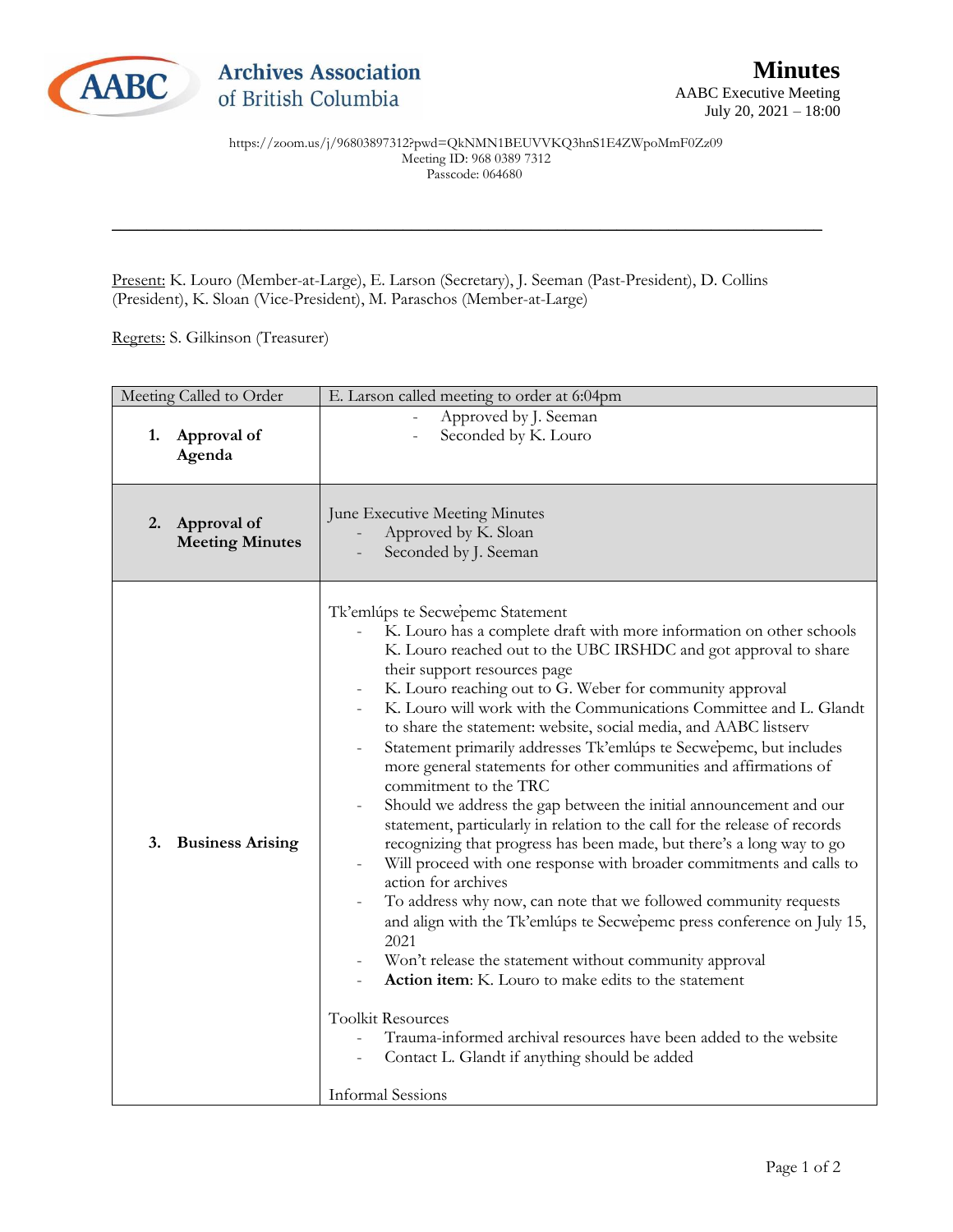

https://zoom.us/j/96803897312?pwd=QkNMN1BEUVVKQ3hnS1E4ZWpoMmF0Zz09 Meeting ID: 968 0389 7312 Passcode: 064680

| G. Weber willing to speak about her work with the community and<br>$\qquad \qquad \blacksquare$<br>gratitude in archival work. |
|--------------------------------------------------------------------------------------------------------------------------------|
| Aim to schedule in September pending G. Weber's schedule                                                                       |
| Advertise it for a date in September                                                                                           |
| Action item: K. Louro to schedule a date for the first virtual tea                                                             |
| <b>BC GLAM</b>                                                                                                                 |
| No response from the group on a coordinated Tk'emlúps te Secwepemc<br>statement yet                                            |
| Lytton Fire Response                                                                                                           |
| Donation to GoFundMe not feasible for the AABC given our non-<br>profit status                                                 |
| Can make donations as a non-profit, but only to other registered<br>charities and in alignment with our mandate                |
| Could do a Lytton fundraiser in the Fall/Winter, pending more research<br>$\qquad \qquad =$<br>on what would be appropriate.   |
| Lytton Museum & Archives are longstanding members                                                                              |
| Will continue to make efforts to reach out and support colleagues                                                              |
| Disaster recovery kits available for members not sufficient in this<br>context                                                 |
| Brainstorming ideas for a Fall fundraiser will be on the agenda                                                                |
| Action item: S. Gilkinson and K. Blimke research what we can do                                                                |
| Strategic planning                                                                                                             |
| Told Vantage Point that we are interested in the facilitated survey for                                                        |
| membership and focus groups for the strategic planning participants                                                            |
| Waiting to get a revised quote from Vantage Point                                                                              |
| Website upgrade                                                                                                                |
| L. Glandt and L. Snider sent the new website link to the executive for<br>review                                               |
| Most content has been migrated over                                                                                            |
| Seeking feedback on the homepage                                                                                               |
| Colours, font, etc. are already set so looking for feedback focused on the<br>content                                          |
| Trying to close the old website by July 31                                                                                     |
| D. Collins and K. Sloan meeting L. Glandt and L. Snider on Friday to                                                           |
| discuss next steps                                                                                                             |
| University of Victoria has archived the old AABC site                                                                          |
| Review site on desktop and mobile<br>Website is built on Wild Apricot, which provides the templates and                        |
| $\overline{a}$<br>themes                                                                                                       |
| Confirming that accessibility has been considered in the design                                                                |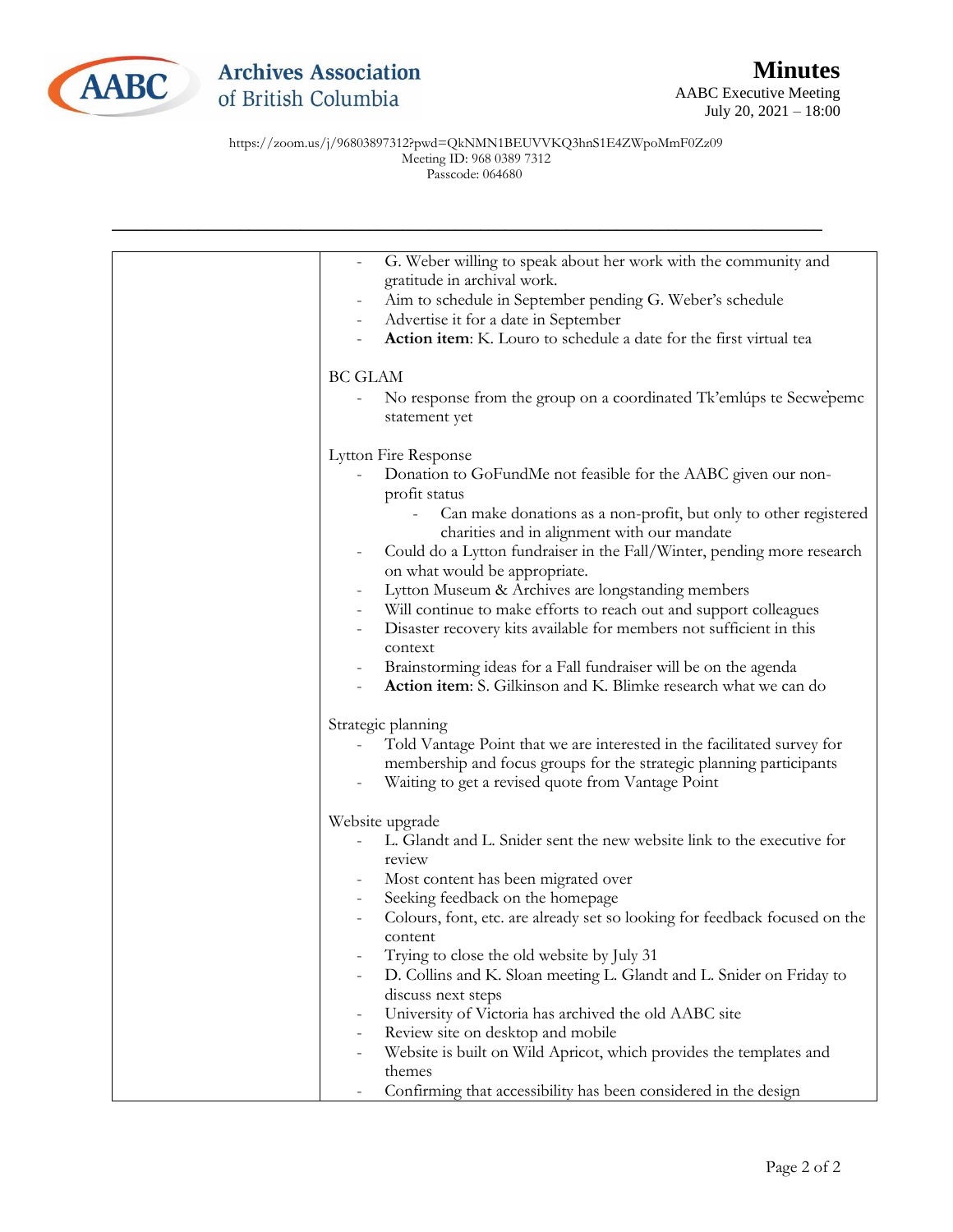

https://zoom.us/j/96803897312?pwd=QkNMN1BEUVVKQ3hnS1E4ZWpoMmF0Zz09 Meeting ID: 968 0389 7312 Passcode: 064680

|                                                                 | Most of the content has not changed from the old site. May want to<br>shorten text or reorganize so key information is more visible<br>Previously discussed putting out a call for archival photos from archives<br>across BC. Would be helpful to get assistance sourcing images.<br>August 1st is not a hard deadline for launching the website so can take<br>more time if needed<br>Action item: D. Collins to set up a shared document for the executive<br>to consolidate feedback<br>Action item: Executive to review website and provide feedback by<br>Tuesday, July 27<br>Roundtable<br>No updates                                         |
|-----------------------------------------------------------------|------------------------------------------------------------------------------------------------------------------------------------------------------------------------------------------------------------------------------------------------------------------------------------------------------------------------------------------------------------------------------------------------------------------------------------------------------------------------------------------------------------------------------------------------------------------------------------------------------------------------------------------------------|
| <b>President's Report</b><br>4.                                 | E. Lonie proposal re tech register (available throughout province)<br>D. Collins talked to E. Lonie about the tech register<br>E. Lonie has shared the register with the membership<br>Currently a private list. When complete, will add to the closed part of the<br>website.<br>Reviving the Fonds D'Archives Journal (ASA)<br>No updates, will circle back in September<br><b>GLAM</b><br>Reached out about the IRS and Lytton fire<br>Will follow up on offers of support for Lytton when appropriate<br>No updates on IRS response<br>UBC Mentorship Proposal<br>D. Collins setting up a meeting with J. Douglas in the next couple of<br>weeks |
| 5.<br>Vice-President<br>and Programs<br><b>Committee Report</b> | Programs Committee/EAS Updates:<br>Copyright course in June was full (25 people) and went well<br>By the time the course ran, there was a 12 person waiting list so<br>opened a September offering (Sept. 15)<br>Currently 21 out of 25 possible people registered for the<br>September course<br>Distance Education course on managing plans and drawings starts on<br>Sept. 13.                                                                                                                                                                                                                                                                    |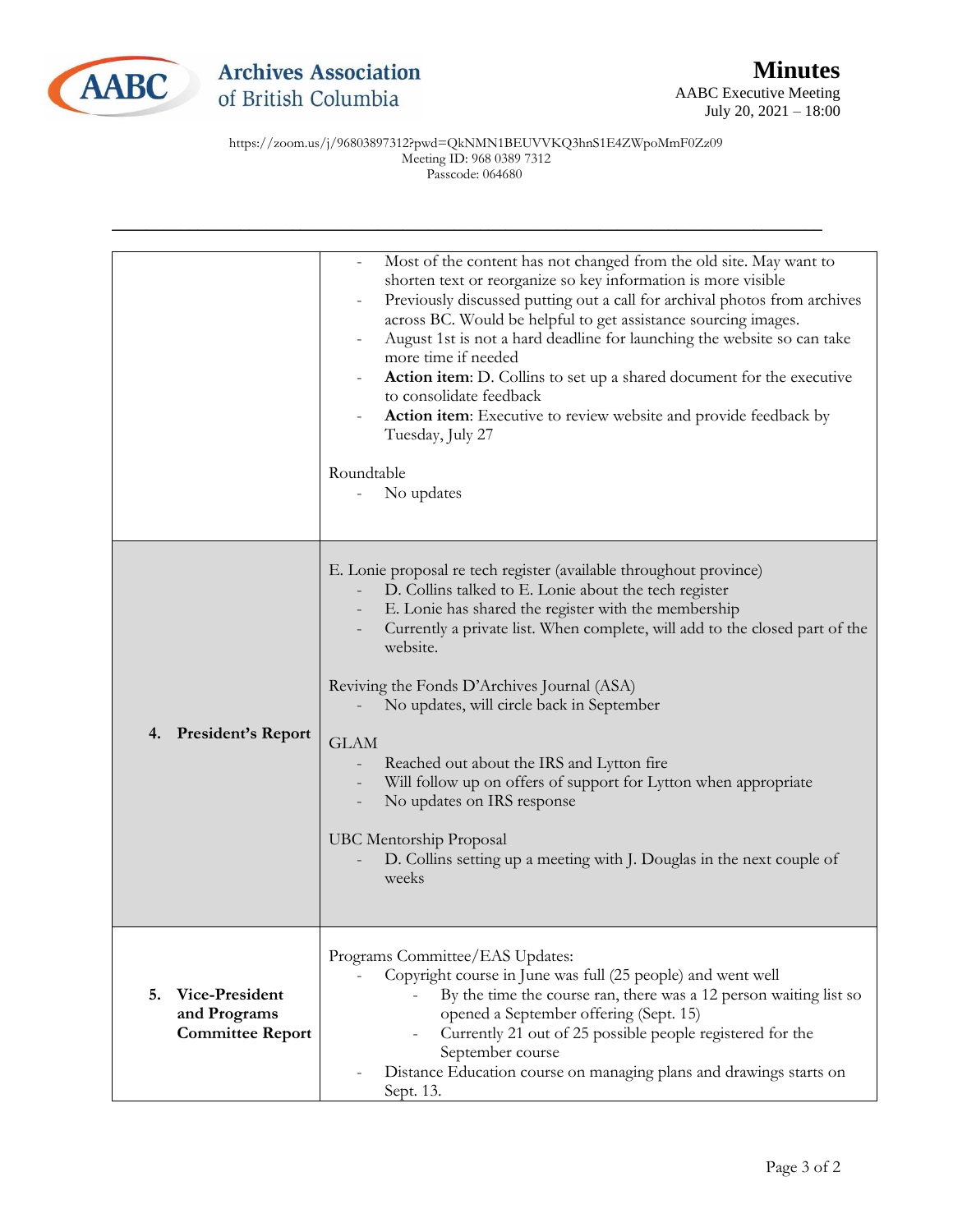

## **Archives Association** of British Columbia

AABC Executive Meeting July 20, 2021 – 18:00

https://zoom.us/j/96803897312?pwd=QkNMN1BEUVVKQ3hnS1E4ZWpoMmF0Zz09 Meeting ID: 968 0389 7312 Passcode: 064680

|                                                         | 8 people registered so far.<br>$\overline{\phantom{0}}$<br>Anti-racism bursary was awarded<br>$\overline{\phantom{0}}$<br>Course registration for maps extended to Aug. 20<br>L. Glandt is out of town next week and 1st week of August. Send<br>questions to K. Sloan<br>Fall programming discussions<br>Major interest area is digitization<br>Propose a roundtable in September or October.<br>Brainstorming people to approach.<br>Looking at what topics come up through the conference<br>committee to support future programming                                                                                                                       |
|---------------------------------------------------------|---------------------------------------------------------------------------------------------------------------------------------------------------------------------------------------------------------------------------------------------------------------------------------------------------------------------------------------------------------------------------------------------------------------------------------------------------------------------------------------------------------------------------------------------------------------------------------------------------------------------------------------------------------------|
|                                                         | Conference committee<br>Call for submissions closed on Jul. 15<br>Some people sent in expressions of interest, but needed an extended<br>deadline of Jul. 30<br>Got submissions from both the Yukon and BC that will be reviewed<br>shortly<br>May have enough proposals for a multi-day conference<br>Have already received some vendor donations for the conference<br>Robust speakers package has been created<br>$\overline{a}$                                                                                                                                                                                                                           |
| Treasurer &<br>6.<br>Finance<br><b>Committee Report</b> | Donation to the Lytton Museum & Archives and Lytton Chinese History<br>Museum<br>No updates                                                                                                                                                                                                                                                                                                                                                                                                                                                                                                                                                                   |
| Committee and<br>7.<br><b>Program Reports</b>           | Communications Committee (Newsletter/Regional Reps/Postcards)<br>Newsletter<br>TechSoup subscription for Adobe does not include InDesign<br>Wait until the statement is released before doing the newsletter<br>D. Collins working on the President's Letter<br>$\overline{\phantom{0}}$<br>Aim for a Fall/September launch<br>$\overline{\phantom{0}}$<br>M. Paraschos notes this free tool is available:<br>$\overline{\phantom{0}}$<br>https://beefree.io/templates/<br>M. Haligowski has access to InDesign<br>$\overline{\phantom{0}}$<br>Action item: E. Larson to follow up with M. Haligowski on InDesign<br>$\overline{\phantom{0}}$<br>and timeline |